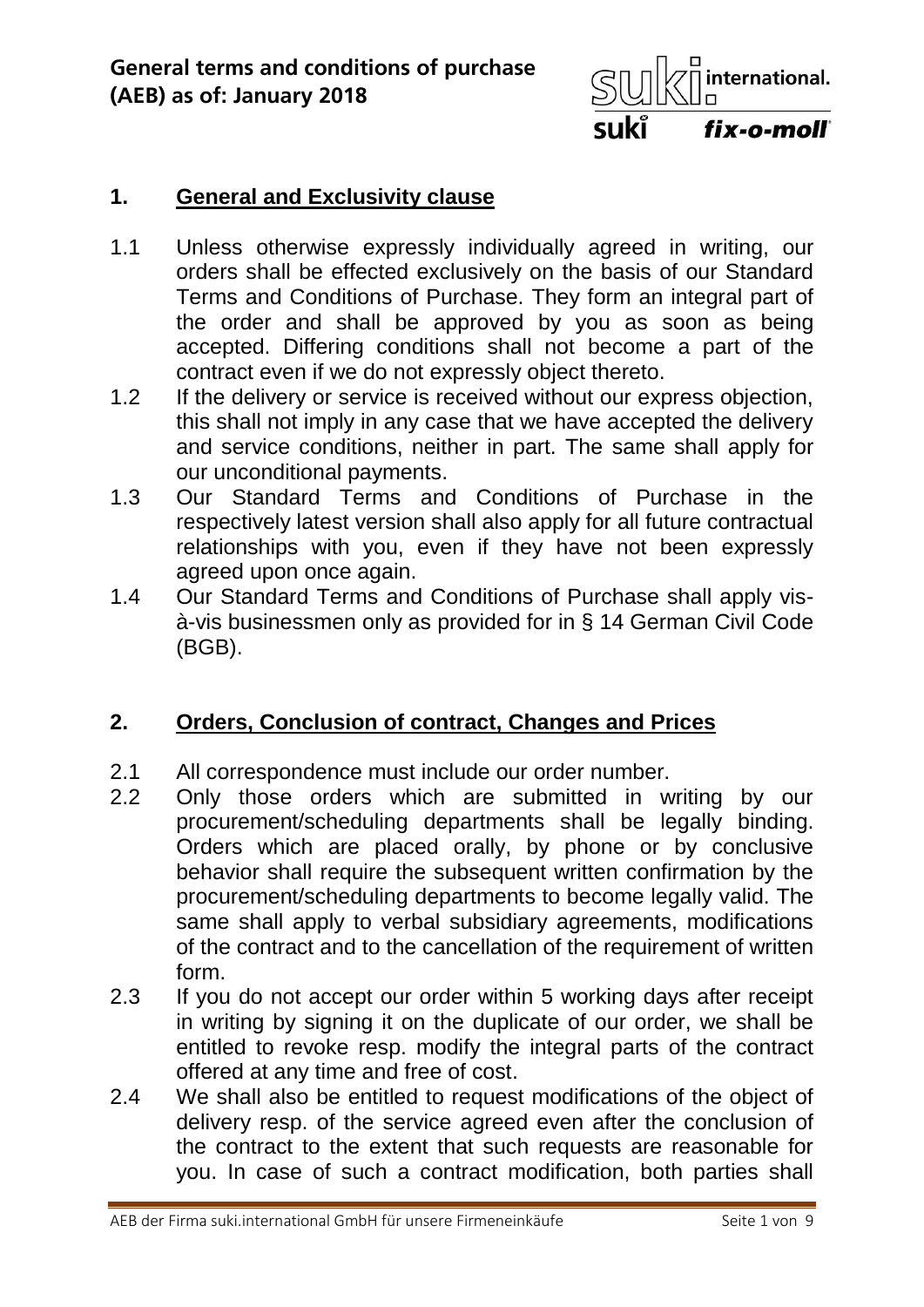

### fix-o-moll

agree on appropriate effects in particular with respect to increased- or decreased costs as well as the delivery dates.

- 2.5 You shall not be entitled to pass on the order or integral parts of the order to Third Parties without our prior written consent. The consent must not be refused without good reason.
- 2.6 Orders, call-offs as well as modifications and amendments thereof may also be provided by means of remote data transmission or by machine-readable data carriers.
- 2.7 If no prices are specified in the order, your current list prices shall apply with the customary deductions.
- 2.8 The prices agreed are fixed prices and shall exclude additional claims of any kind. Costs for packaging and transport up to the unloading of the goods at the point of use indicated by us shall be included in these prices. The type of pricing shall not affect the agreement on the place of performance.

### **3. Costs for quotations and visits**

Principally in our inquiries we will request you to submit a binding quotation to us free of cost. We shall not grant any remunerations for visits or for the preparation of quotations and projects unless they have been expressly confirmed by our procurement/scheduling department in writing in advance.

### **4. Packaging, Transfer of risk, Delivery and Force Majeure**

- 4.1 The goods need to be packed by you in a manner which is suitable to avoid transport damages. Packaging material is to be used to the extent only which is needed to achieve this purpose. Only environmentally friendly packaging material may be used
- 4.2 If by way of exception we are invoiced packaging material separately, we shall be entitled to return to you packaging material which is in good state free of freight charges against a remuneration of 2/3rd of the value resulting from the invoice. Your obligation to take the packaging back shall be based on the legal provisions
- 4.3 Shipping shall be carried out at your risk. The risk of any deterioration including the accidental loss shall remain with you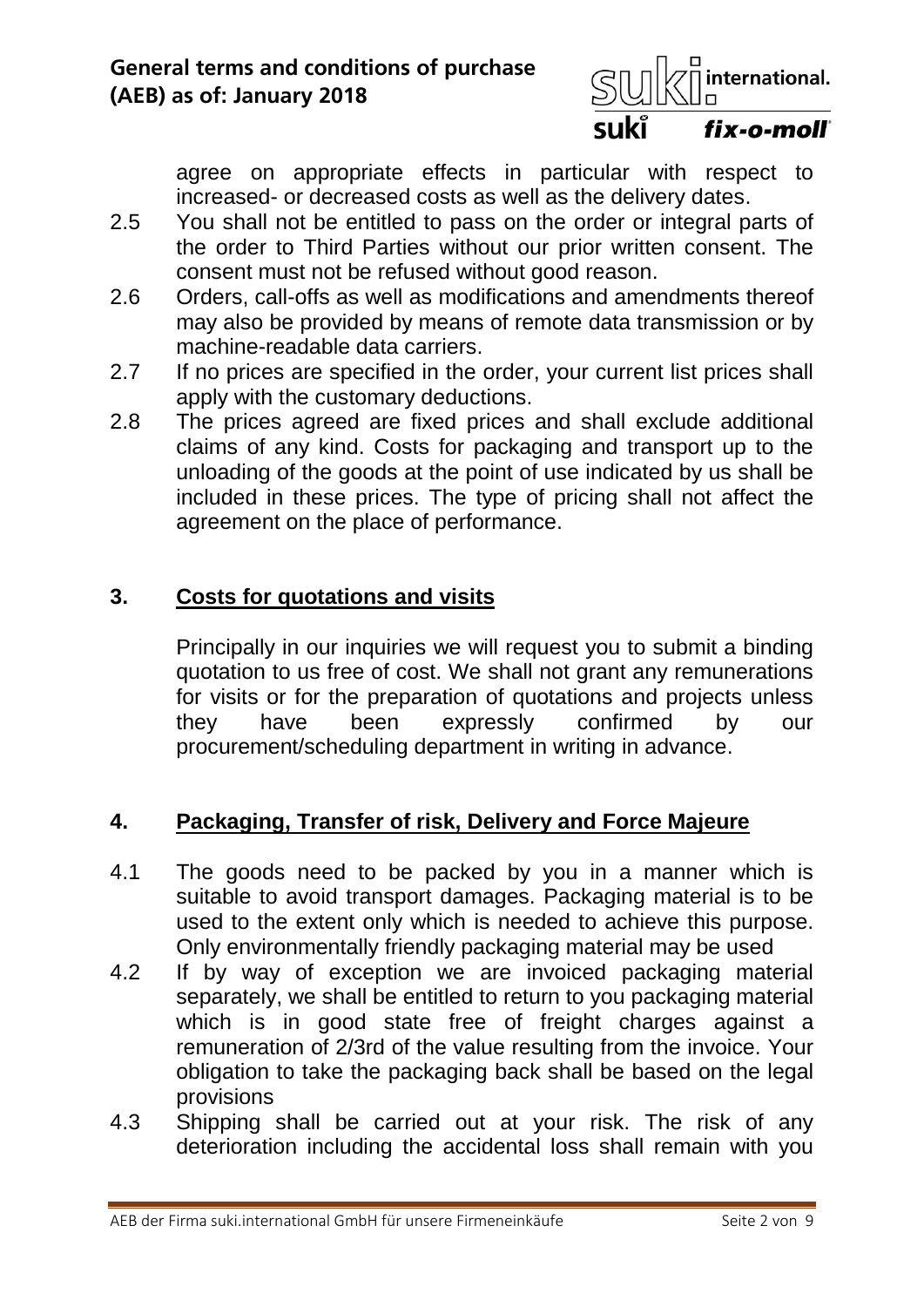

until the goods have been handed over at the place of use requested by us.

- 4.4 The agreed delivery dates shall be binding. If a calendar week is agreed as delivery date, the last date shall be Friday of the said week.
- 4.5 The decisive for a compliance with the delivery date or delivery period shall be the receipt of the goods at the place of receipt or use determined by us or the timeliness of successful receipt.
- 4.6 You may only invoke failure by us to submit any necessary documents if you had requested such documents by way of a reminder in writing and had not received them within a reasonable period of time.
- 4.7 Force majeure and labor disputes shall release the parties to the contract from their performance obligations for the duration of the disturbance and to the extent of their effect. The parties to the contract shall undertake within the scope of what is reasonable to promptly provide the required information and to adapt their obligations to the modified conditions in good faith and to the best of their abilities. We are completely or partially released from the obligation to accept the ordered delivery/service and entitled in this respect to withdraw from the contract if, owing to the delay caused by force majeure resp. the labor dispute, the delivery or service is no longer usable by us, taking into account economic aspects.
- 4.8 If the delivery is made earlier than agreed we shall reserve the right to return the shipment at your expense. If the goods are not returned in the event of early delivery, we shall store them until the agreed delivery date at your expense and risk. We reserve the right to withhold payment for early deliveries until the agreed due date.
- 4.9 We will accept partial deliveries only if expressly agreed. The remaining quantity must be listed in case of agreed partial shipments

# **5. Claims in case of delay**

5.1 If you see that an agreed upon date cannot be met for whatever reason you need to inform us promptly in writing and state the reasons and the presumable duration of the delay. At the same time, you undertake to do whatever is necessary to minimize the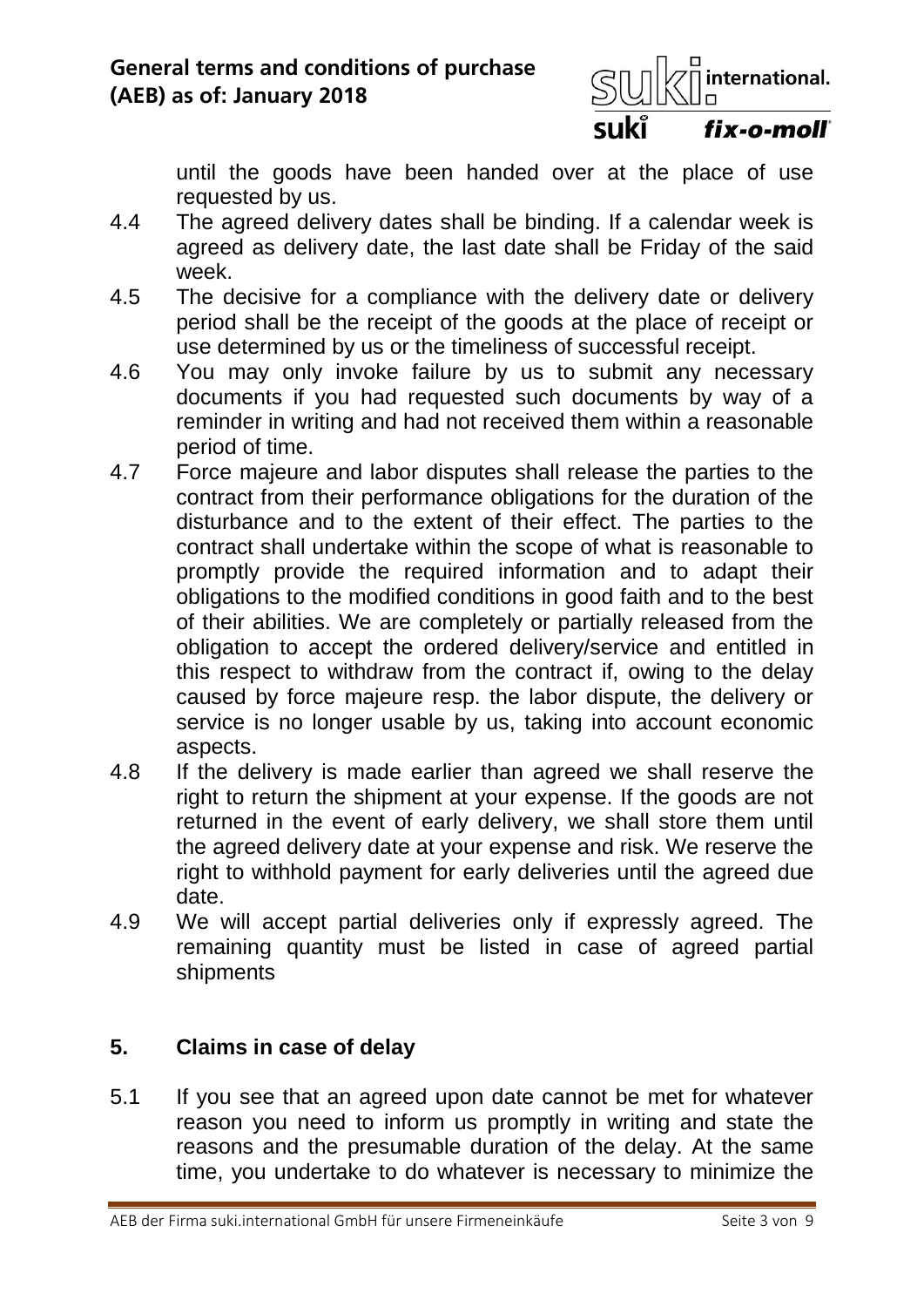

delay as much as possible and, upon written coordination with us, to possibly realize the contract by another contract partner at the same conditions.

- 5.2 If the agreed delivery date is not met due to circumstances caused by you, then we shall be entitled to full statutory claims. In particular, you are obliged to compensate us for any indirect and direct damages resulting from delay.
- 5.3 In the case of delay, we shall be entitled to claim 0.3 % of the net order value per calendar day during the period of delay as a contractual penalty. The total amount of the contractual penalty is limited to max. 5 % of the respective net total order value. Even if we accept your late delivery without reserve, we may nevertheless claim the contractual penalty from you. The contractual penalty will be directly charged by way of debit note according to a rhythm to be determined by us.

#### **6. Documents and Samples**

The dispatch of any supporting documents and samples shall be at your risk. The documents (e.g. drawings, formulas, samples, etc.) need to be promptly returned to us at your expense (i.e. if they are no longer needed for the performance of the order/s).

### **7. Invoices and Payments**

- 7.1 Invoices need to be rendered in duplicate and submitted to us complete with all the associated documents and data upon completion of the delivery/service separately and in an appropriate form by separate mail and separate from the respective shipment. The turnover tax needs to be shown separately in all invoices. You need to ensure the requirements of a properly prepared invoice in the respectively statutory form and content. Improperly submitted invoices (i.e. not correct, not complete, not orderly, not verifiable and not received) shall only be deemed to have been received by us once correct. All invoices need to contain the order reference resp. order number determined by us. You can recognize them by their initial number 4500xxxxxx or 4700xxxxx.
- 7.2 Payment shall be made in the standard commercial way, either within 14 days with a 3 % discount or after 30 calendar days net, calculated from the receipt of the consideration, the receipt of the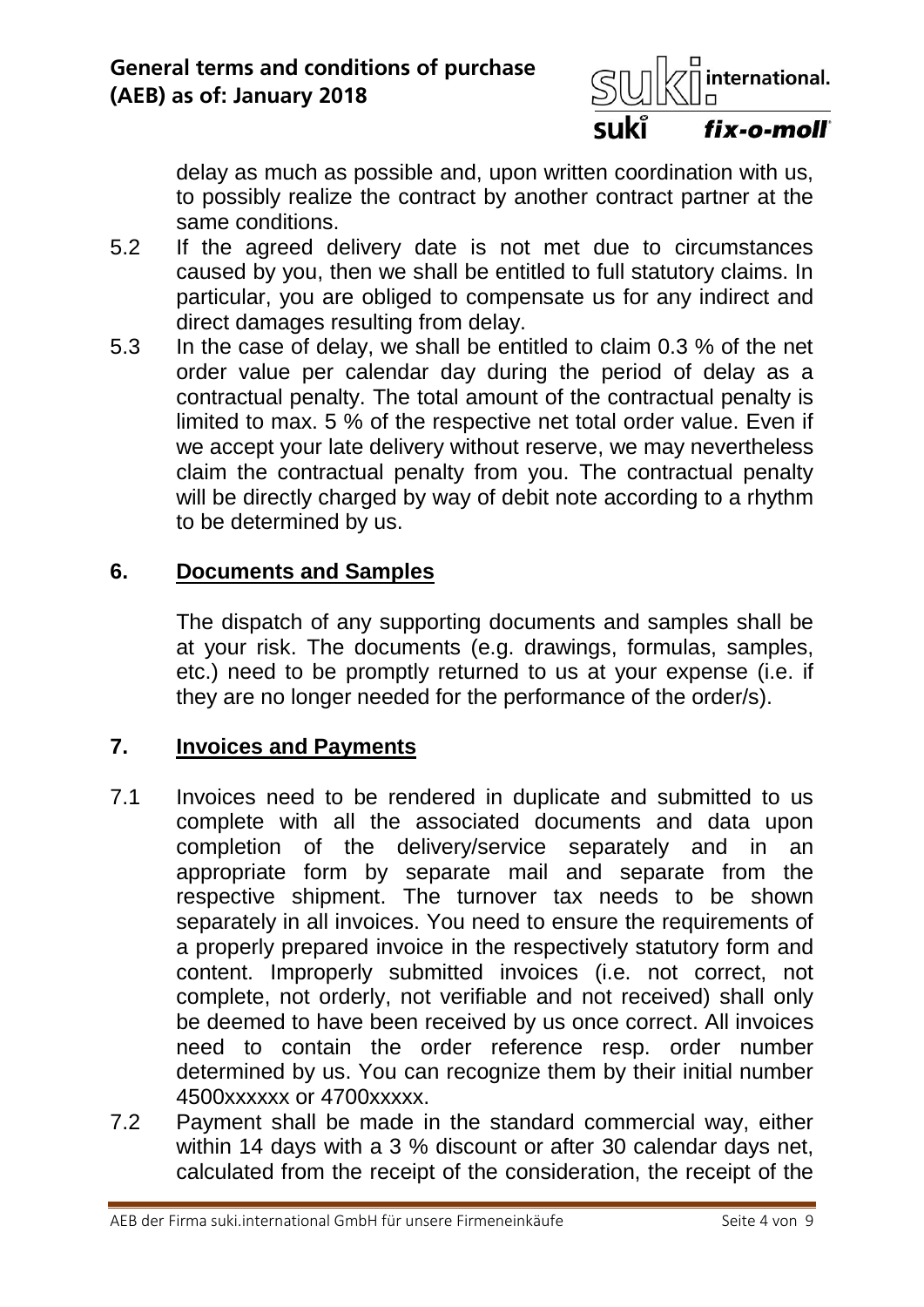

invoice following the provision of the consideration or a later point of time stated by you. Where certifications, e.g. concerning material testing have been agreed upon, these shall form an integral part of the delivery/service and need to be forwarded to us together with the invoice. However, we need to have them on hand 14 days after receipt of the invoice at the latest.

- 7.3 In the event any goods/services are non-conforming we shall be entitled to withhold the payment proportionately to the value until the contract has been duly performed.
- 7.4 We shall not be in default until you have sent us a written reminder and if we do not have legitimate reasons for withholding the payment proportionately until the contract has been completely and duly performed.
- 7.5 In the case of advance payments, you shall have to provide an appropriate security upon our request, by means of an unlimited, directly enforceable guarantee of a German bank.
- 7.6 Any claims against us may not be assigned to Third Parties or collected by them without our prior written consent which shall not be withheld without reasonable cause. In the case of simple retention of title the permission is considered to be granted. However, if you assign your claims against us to a Third Party without our consent, this assignment shall nevertheless be effective. Anyhow however, we will provide service either to the supplier or the Third Party affected with the effect of discharging the obligation.
- 7.7 Our right of offsetting or of exercising a right of retention cannot be limited. You shall be authorized for offsetting claims with counterclaims or for exercising a right of retention if and to the extent the counterclaim has been determined indisputably or with legal effect only.

# **8. Initial examination and Responsibility for defects**

- 8.1. Obligations of inspection and complaint shall not exist before the full delivery or service has been provided.
- 8.2. You allow us to perform our initial examination properly by making spot checks in a reasonable manner resp. check the identity of the delivered object, the weight, the dimension and the appearance directly after the delivery, within 10 working days at the latest. We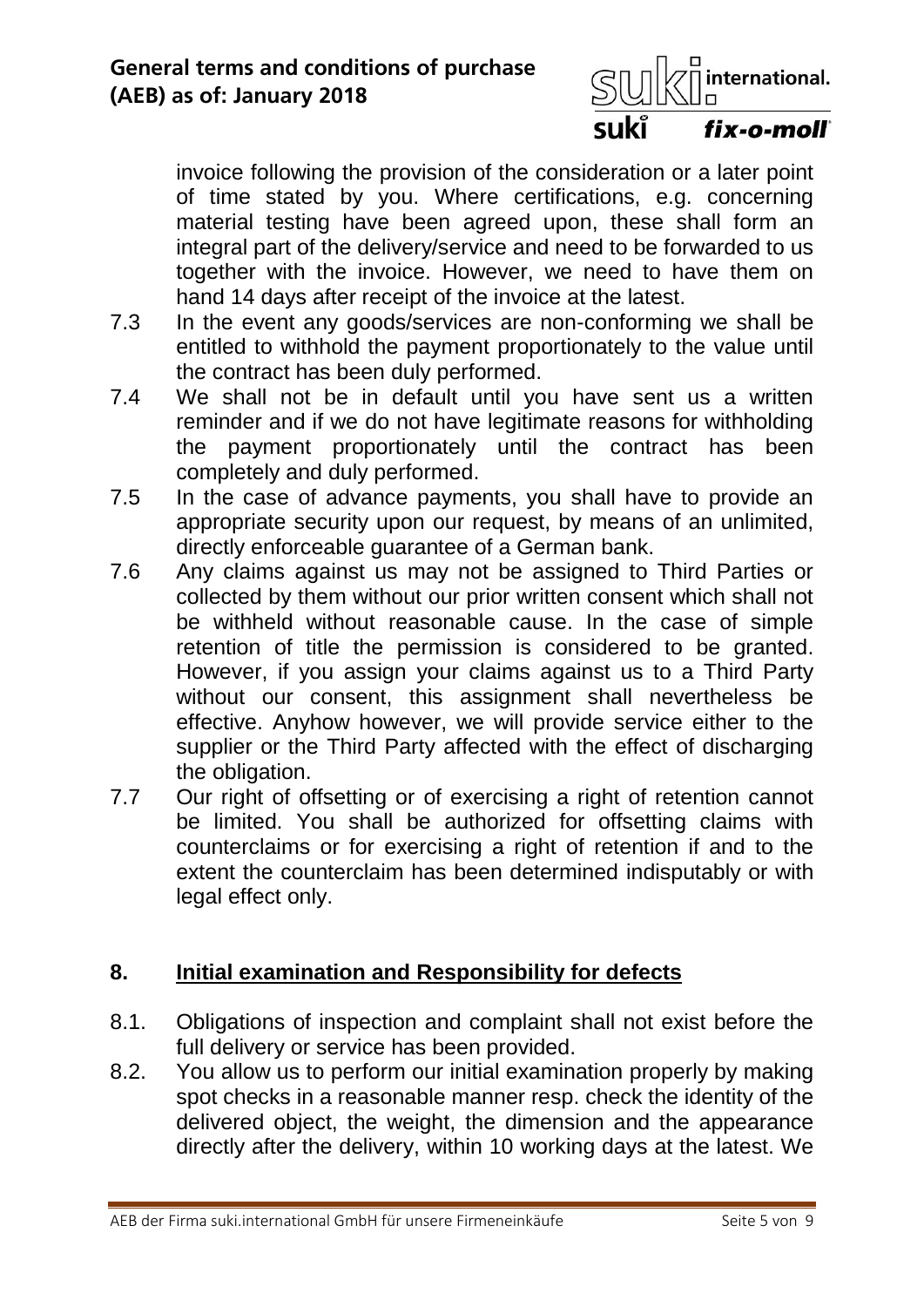

shall not be obliged to perform technical function tests or other examinations.

- 8.3. Defects in delivery found during the aforementioned tests will have to be announced by us promptly, within 10 working days at the latest, hidden deficiencies within a period of 10 working days after having detected them.
- 8.4 You accept liability for the fact that all deliveries/services shall comply with the latest state-of-the-art knowledge, technology and science, the relevant legal regulations and the provisions and regulations of authorities, professional and trade associations of the Federal Republic of Germany, the EC and the country of destination. Furthermore, you assume liability for the fact that the goods delivered and services rendered comply with our requirements, dispose of the agreed properties and the suitability for the contractually intended use.
- 8.5 If deviations from these agreements or regulations are necessary in specific cases, you must obtain our written consent to the same beforehand. Your liability for defects shall not be restricted due to this consent.
- 8.6 If you have any concerns about the nature of the work requested by us, you need to promptly notify us in writing. The documents (e.g. drawings, formulas) will be prepared in accordance with our requirements. You will promptly check the documents for their factual and technical correctness. Possible complaints need to be communicated to us in writing promptly after receipt of the goods. Deviations from our requirements cannot be accepted. You shall be liable for faulty transmission.
- 8.7 You undertake to use ecologically sound products and procedures in your deliveries/services within the frame of economic and legal possibilities even in case of outsourced supply and supplementary work. You shall be liable for the environmental sustainability of the products and packaging material delivered and for all consequential damage resulting from a breach of statutory disposal obligations.
- 8.8 Upon our request, you shall prepare a procurement certification for the goods delivered.
- 8.9 Defects of the delivery/service which are reported during the period of responsibility for defects will have to be eliminated by you promptly and cost-free at request and at our discretion, including all secondary costs, within the frame of subsequent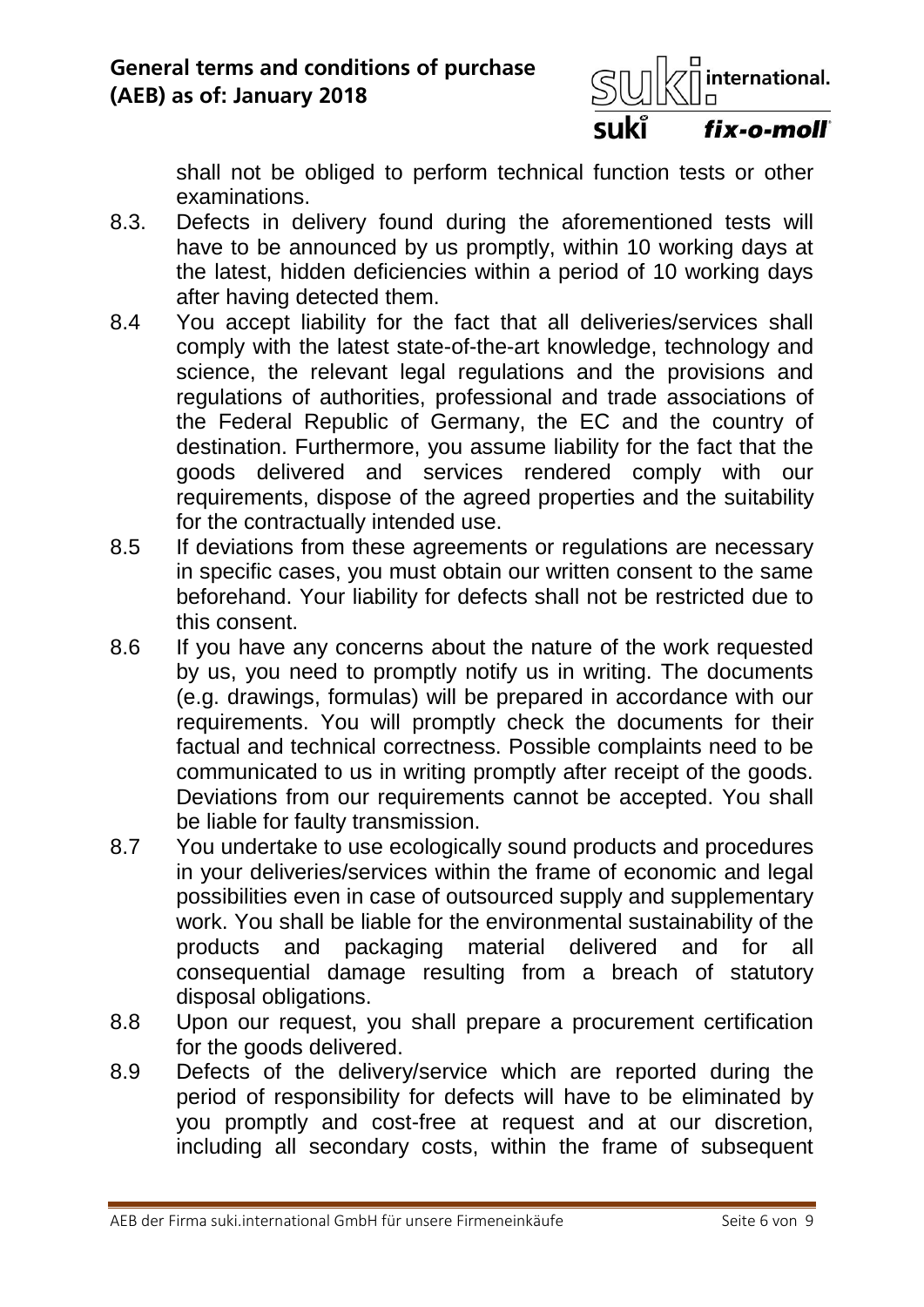

performance by correction/rework or by replacement/new manufacturing.

- 8.10 After failure of the second attempt at subsequent performance we shall be entitled to the statutory rights without restriction, in particular the rights of rescission, reduction of the purchase price and indemnification instead of the service
- 8.11 If you culpably do not meet your warranty obligation within a reasonable deadline established by us, we shall be entitled to take necessary steps on our own or to have steps taken by Third Parties in order to eliminate the defect at your cost and risk irrespective of your responsibility for defects liability.
- 8.12 In urgent cases we may remedy the defects ourselves or have them remedied by Third Parties after your prior written consent.
- 8.13 The period of the responsibility for defects amounts to 36 months unless expressly agreed otherwise. It starts with the turnover of the delivery item to us or the Third Parties designated by us at the place of use determined by us resp. with the successful receipt (transfer or risk). The limitation period shall extend by the duration of supplementary performance measures provided by you as of receipt of the deficiency notice for the time until you declare the termination of the measure in writing or reject another supplementary performance in writing.
- 8.14 The provisions of §§ 445a, 445b, 478, 479 of the German Civil Code on recourse in the chain of suppliers shall not be affected thereby.
- 8.15 You shall also be liable for compensation of direct or consequential damages pursuant to the statutory provisions.

## **9. Product liability, Recall and Quality assurance**

- 9.1 If our clients or third parties claim compensation for damages from us for product liability, irrespective of for which domestic or foreign legal basis, you shall exempt us from such claims – including the associated costs required for a legal defense -, insofar as you caused the damage and – when applying fault-based law – you are responsible for the circumstances underlying the liability.
- 9.2 Within the frame of liability pursuant to paragraph 1 you shall also be obliged to reimburse necessary and reasonable expenses which result from the fact that the delivery item is not secure, in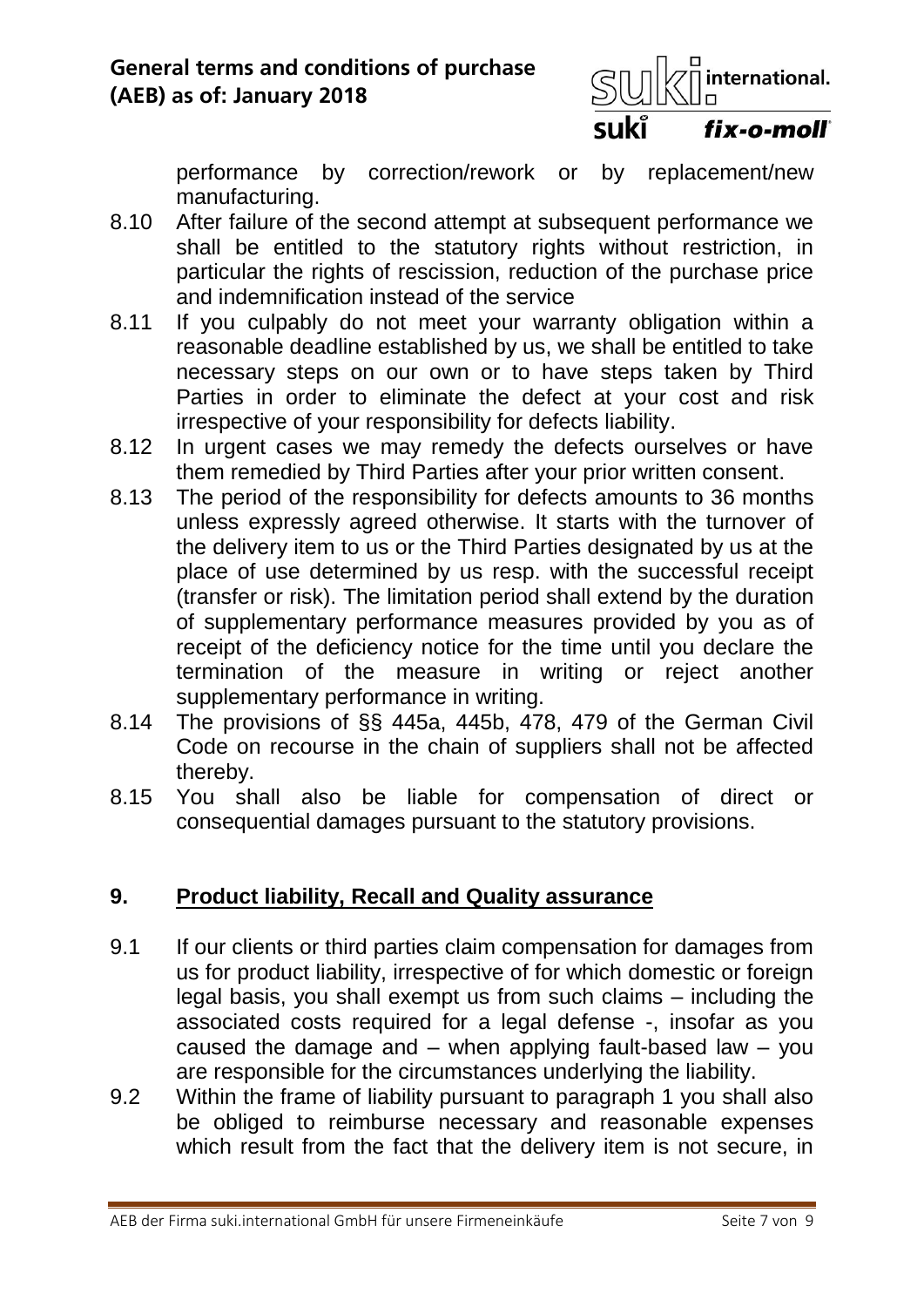

particular for a callback; a potential contributory negligence by us needs to be taken into consideration.

- 9.3 If a contracting party has reason to assume that a callback action is needed due to their product, he shall have to communicate his reasons to the other contracting party at once as well as surrender the documents to him which support his point of view. The other contracting party must promptly comment on these assumed reasons and a possible callback action. If the contracting parties do not reach agreement on the necessity of a callback action, the scope or the payment of costs, a contracting party may set a date for an immediate common meeting, which must be attended by staff with decision-making competence of both contracting parties. If any of the contracting parties acts contrary to this time schedule, he cannot invoke the fact vis-à-vis the other party that the callback action had been objectively necessary resp. not necessary unless the other party has recklessly or intentionally disregarded this.
- 9.4 If we are exposed to measures of the market surveillance authorities, e.g. pursuant to the Product Safety Act, you shall transfer all information to us and provide any assistance we need in order to ward off the corresponding measures of the authorities. You will not be reimbursed possible costs or expenditures.
- 9.5 Other statutory claims shall remain unconsidered.
- 9.6 You shall mark delivery objects in such a way that they are permanently recognizable as your products.
- 9.7 You shall have to carry out a quality assurance which is suitable in kind and scope and which incorporates the latest available technological advances and prove them to us without request. Insofar as we consider it to be necessary, you shall have to enter into a corresponding quality assurance agreement with us.
- 9.8 Furthermore, and at least for the duration of the business relation, you will insure yourself against all risks from the product liability including the risk of callback to a suitable amount and submit the insurance policy and payment documents to us for review upon request.

## **10. Insolvency and Withdrawal**

10.1 If you stop payments or if insolvency proceedings against your assets or a judicial or extrajudicial settlement proceedings is filed,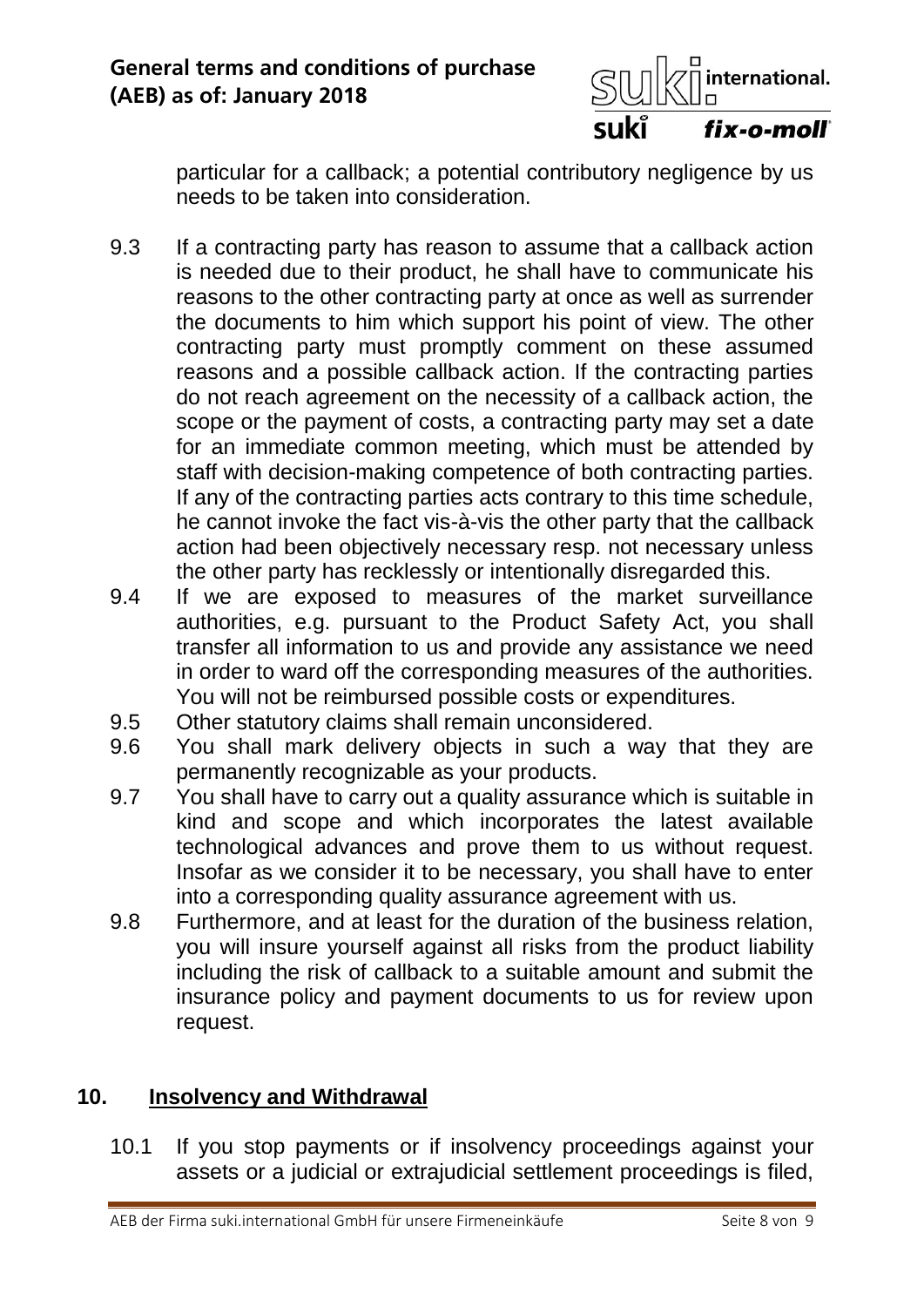

we shall be authorized to withdraw from the contract completely or in part.

10.2 If the withdrawal from the contract results from a breach of duty caused by you, the services performed up to this date will be settled at contractual prices to the extent only to which we will be able to use them as planned. The damage caused to us will be considered at the time of settlement.

### **11. Reservation of proprietary rights**

- 11.1 You shall be entitled to the reservation of property requested to you if it expires as a result of the payment of the remuneration agreed for the delivered object (goods subject to retention of title) and we are authorized to sell the reserved goods within the frame of an orderly course of transaction.
- 11.2 To ensure further processing and resale instead of the retention of title and in case that a retention of title is effectively agreed according to paragraph 1, we hereby assign to you the claim to our purchaser– which we are entitled to resulting from the further sale of the object produced by using the goods subject to retention of title- to the amount of the invoice value of the goods subject to retention of title respectively delivered to you. If the claims to our purchaser are included in a current account, the assignment refers to the corresponding part of the balance including the final balance from the current account.
- 11.3 Already herewith, you assign the claims assigned to us in paragraph 2 back to us, namely, subject to the condition precedent, that we shall pay the remuneration invoiced for the respective goods subject to retention of title.
- 11.4 We shall be entitled to collect claims assigned to you. A revocation of the entitlement shall be effective only if we cease to comply with payment obligations resulting from the business which is the basis of the delivery of the respective goods subject to retention of title. Under this condition you may also request us to disclose the assigned claims and the debtor to you and notify the debtor of the assignment or that we ourselves provide for the notification.

### **12. Tools and formulas**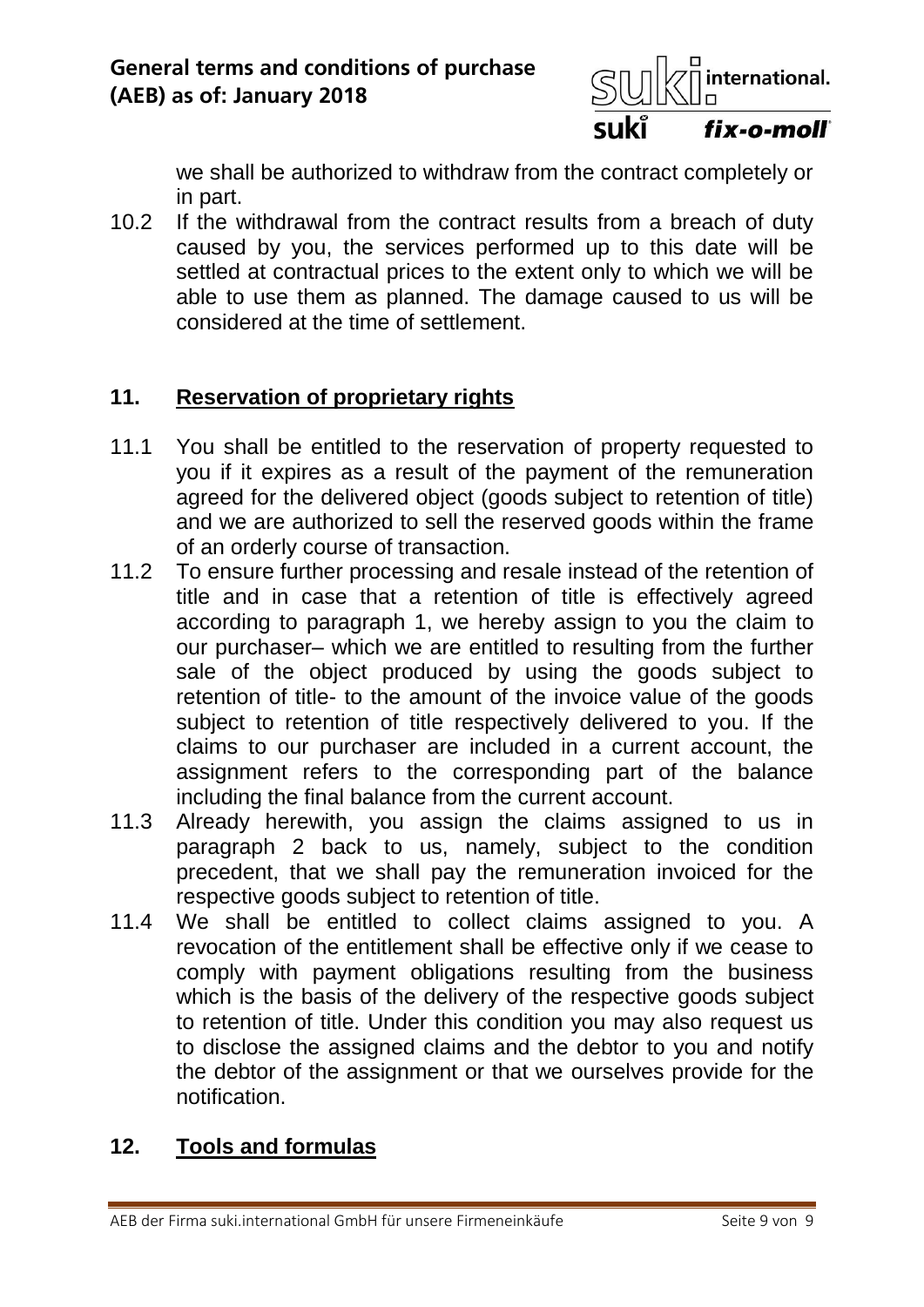### **General terms and conditions of purchase (AEB) as of: January 2018**



- 12.1 All services among others molds, tools, reproductions, drawings, samples, formulas, packaging, dies, photos, printing plates, layouts, technical delivery conditions and similar, which have been provided and paid at our expense, respectively have been turned over to you by us, shall pass into our property at the time of manufacture respectively shall remain in our property and possession. They need to be stored, maintained, kept in good condition and to be protected by you free of charge. Upon request, they are to be turned over to us without the assertion of any rights of detention. In the event of incorrect documents (e.g. photos, drawings) you shall need our prior written consent before you may charge costs for resulting need for corrections which have not been caused by you.
- 12.2 The unrestricted and unlimited right of use lies exclusively with the Client. Thus, it is not allowed to use the product on your own, to pass it on to third parties free of charge, nor to sell it to third parties wholly or in parts. In the individual case, the express written consent by our management shall be needed beforehand. This shall apply for all legal acts with effect from today in the future.
- 12.3 Services provided according to our documents among others such as molds, tools, reproductions, drawings, samples, formulas, packaging, dies, photos, printing plates, layouts, technical delivery conditions and the same may be exclusively produced for us and delivered to our company, unless we expressly agree in writing with a delivery to Third Parties.

### **13. Secrecy and Client protection**

- 13.1 All technical data and not obvious commercial and technical details which you come to know as a result of the business relation with us must be kept secret by you. They may be used only when performing our orders and they may be made accessible to those employees only whose employment in the execution of the order is required pursuant to your business conditions. You shall oblige these employees to keep all details strictly confidential according to sentence 1.
- 13.2 In case of any infringement you shall be obliged to pay a contractual penalty to the amount of the respective net order value, the same with the exclusion of continuing relationship. We reserve the right to assert further claims.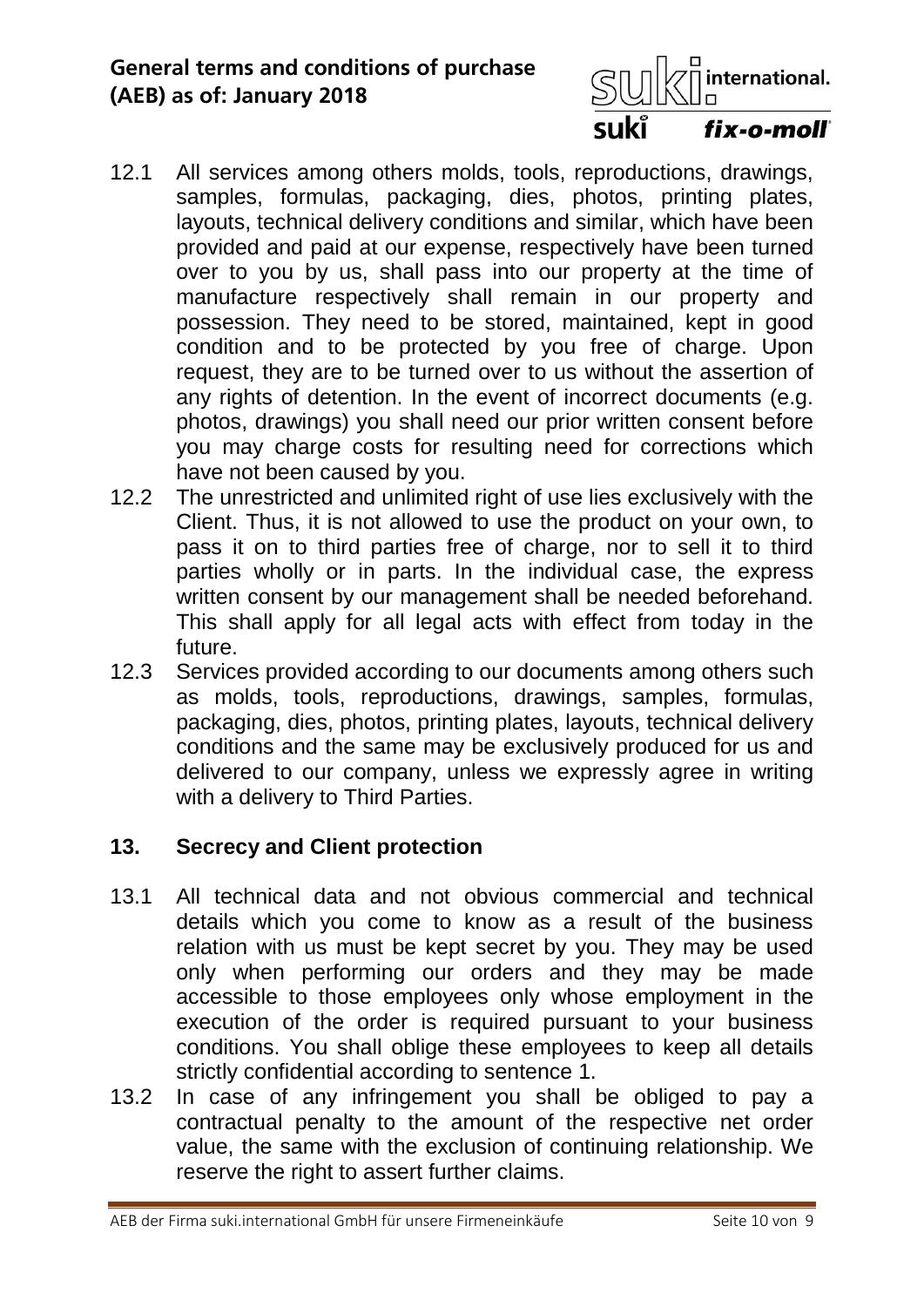

- 13.3 You shall not be authorized to use any knowledge from the business relationship with us such that you contact our clients directly or poach them.
- 13.4 Possible subcontractors must also be informed of the obligations of the preceding paragraphs.

### **14. Proofs of origin**

You undertake to turn over the necessary documents concerning the origin of the goods to us upon request and shall be liable for their correctness.

## **15. Industrial safety and Health protection and Minimum wage law**

- 15.1 You must observe all valid regulations on the industrial safety and health protection, the working conditions and environmental protection as well as for the laws and provisions valid in this connection and you must ensure that all of your employees and subcontractors observe these regulations, laws and provisions.
- 15.2 Furthermore, you undertake to comply with all obligations resulting to you from the minimum wage law. In addition, you undertake to employ those subcontractors only who have committed to you to comply with all of your obligations resulting from the minimum wage law. When requested by us you shall undertake to provide corresponding evidence of compliance with the minimum wage law. You shall undertake to exempt us from all claims and costs resulting from demands pursuant to § 13 of the minimum wage law due to payment of minimum wages to own staff or employees of the subcontractor. In the case of noncompliance with the obligations from the minimum wage law by your side we shall, in addition, be entitled to terminate the contract on an extraordinary basis and without notice, for an important reason.

### **16 REACH-Regulation**

16.1 You undertake to comply with REACH (Regulation EC No. 1907/2006). You are obliged to have all substances delivered to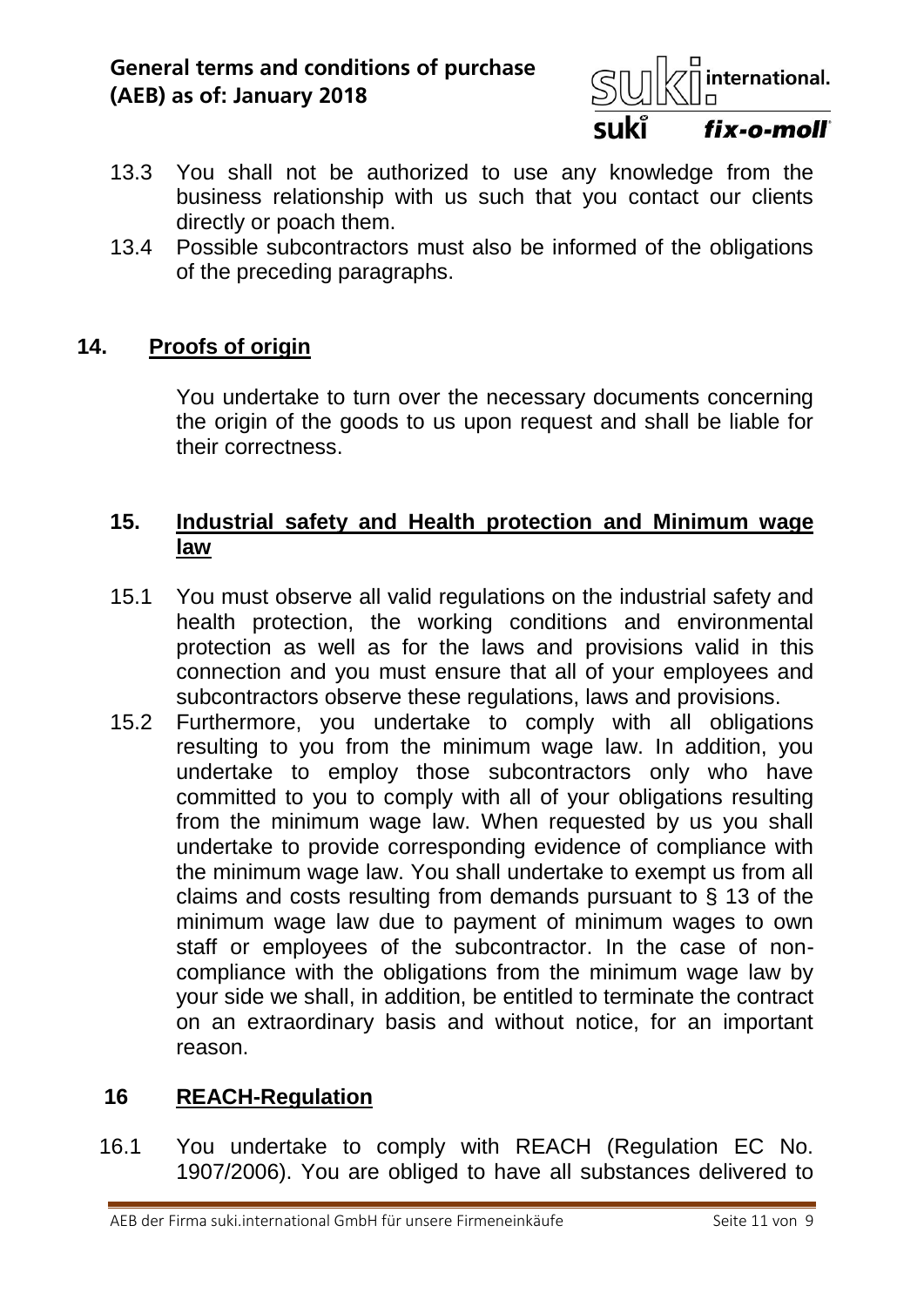

us (pre-) registered by yourselves or by pre-suppliers to the extent you have obligations according to REACH. If you are not subject to registration according to REACH yourselves, you shall oblige your pre-suppliers to comply with their obligations according to REACH. You undertake to transmit all information and documents required due to REACH to us within the terms provided for in REACH resp. to promptly forward the information of your presuppliers to us. In addition, you undertake to always review and ensure the completeness and up-to-dateness of your information and documents.

16.2 In case we are held liable by clients, competitors or authorities for breach of REACH-regulations which are due to your products we shall be entitled to request exemption from these claims or compensation for damage caused by the non-existence of the REACH conformity.

### **17. Data protection**

Within the frame of the business relationship, the contracting parties shall be entitled to collect, save, change, process and pass on data about the business partner to third parties in accordance with the Federal Data Protection Act

### **18. Applicable law**

18.1 Exclusively the law of the Federal Republic of Germany shall apply.

### **19. Place of performance and Legal venue**

- 19.1 Unless expressly otherwise agreed, the place of performance for the delivery obligation shall be the place of use determined by us, for all of the other obligations of both parties, the place of performance will be our business seat.
- 19.2 If you are a merchant, the court competent for our company's registered office shall be responsible for both parties. However, we shall also be entitled to bring legal action against you at your general legal venue.